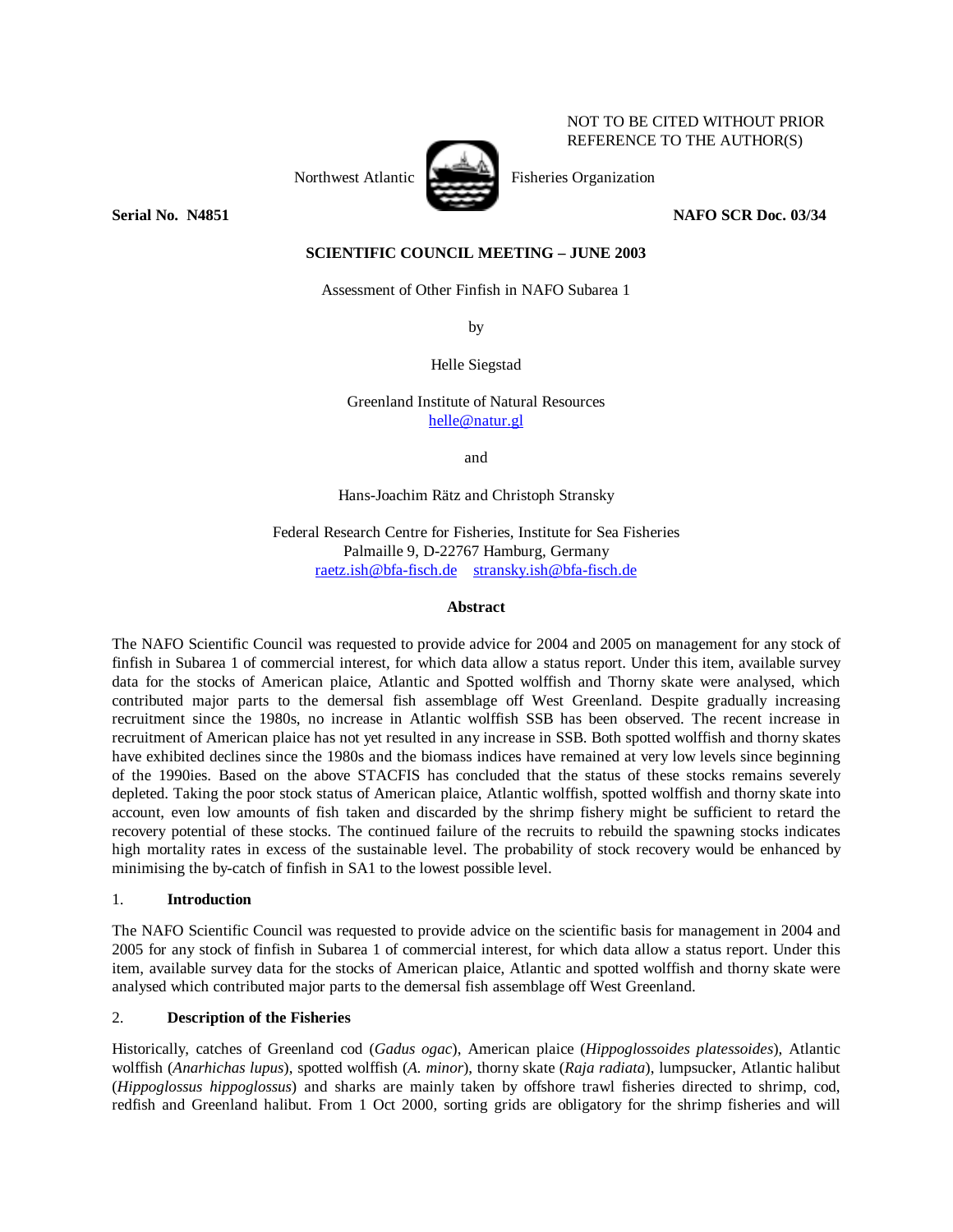hopefully reduce the amount of by-catches of young finfish. Fisheries have also been prosecuted by longliners operating both inshore and offshore and by pound net and gillnet fisheries in inshore areas only.

## 3. **Catches**

For the period 1993-2002, catches were listed in Table 1. The values were adopted from the Denmark/Greenland research report (Siegstad and Frandsen, 2003). Estimated catches of other finfish in 2002 amounted to 7 437 tons, representing an increase of about 2 400 tons compared to the 2001 catch. This was mainly caused by an increase in catch of lumpfish by 56%, amounting to 5 800 tons in 2002. Catches of wolffish increased by 63% from 2001 to 2002, amounting to 118 tons in 2002. Atlantic halibut catches decrease from 45 tons in 1999 to only 1 tons in 2001 and 2002.

The catch figures do not include the weight of fish discarded by the trawl fisheries directed to shrimp.

## 4. **Assessment**

Due to a lack of adequate commercial data no analytical assessment could be formulated. Therefore, the assessment was based on survey indices.

## 4.1. **Input Data**

## 4.1.1. **Commercial fishery data**

No data on CPUE, length and age composition of the catches were available. Length frequencies derived from the Greenland shrimp survey revealed that the shrimp trawl was capable of catching all predominant fish sizes (Stor-Poulsen and Jørgensen, 2003). No quantitative information on the amount of juvenile redfish in the by-catches of the shrimp fishery was available for 2003.

## 4.1.2. **Survey data**

*EU-German groundfish survey*. Annual abundance and biomass indices were derived from stratified-random bottom trawl surveys commencing in 1982 (Rätz and Stransky 2003). These surveys covered the areas from the 3 mile limit to the 400 m isobath of Div. 1B to 1F, and were primarily designed for cod as target species. Biomass estimates for American plaice, Atlantic wolffish, spotted wolffish and thorny skate remained severely depleted after severe declines until 1991. Recently, some stocks showed increased recruitment, which did not, yet resulted in a significant increase in the mature biomass (Fig. 1-5).

*Greenland-Japan and Greenland groundfish surveys*. During 1987-95, cooperative trawl surveys directed to Greenland halibut and roundnose grenadier have been conducted on the continental slope in Div. 1A-1D at depths between 400 and 1 500 m. This Greenland-Japan deep-water survey was discontinued in 1996. From 1997, a Greenland survey was initiated with another vessel and changed gear (Jørgensen, 2003). In 1999, estimates of biomass indices for American plaice were very low and amounted to 135 tons (Fig. 1). Very few American plaice has been recorded in the survey since 1999. Therefore, no biomass estimated is available from this survey.

*Greenland groundfish/shrimp survey*. Since 1988, a shrimp survey was conducted by Greenland covering the Div. 1A to 1F down to 600 m depth (Stor-Poulsen and Jørgensen, 2003). Due to changes in survey strategy and sampling of fish, determinations of abundance and biomass indices and length composition were considered comparable since 1992. Abundance and biomass indices of American plaice, Atlantic wolffish, spotted wolffish and thorny skate were very low (Fig. 1). All stocks mentioned were dominated by juveniles as derived from length measurements.

#### 4.2. **State of the stocks**

American plaice SSB was derived from German length disaggregated abundance indices to which a lengthmaturity ogive was applied (Lloret, 1997). During 1982-91, the SSB decreased drastically to depletion without a significant increase since then (Fig. 2). Recruitment is presented as abundance of small fish 15-20 cm representing age group 5 and indicates an increase to the average level in 1997 and 1998. In 1999 the recruitment decreased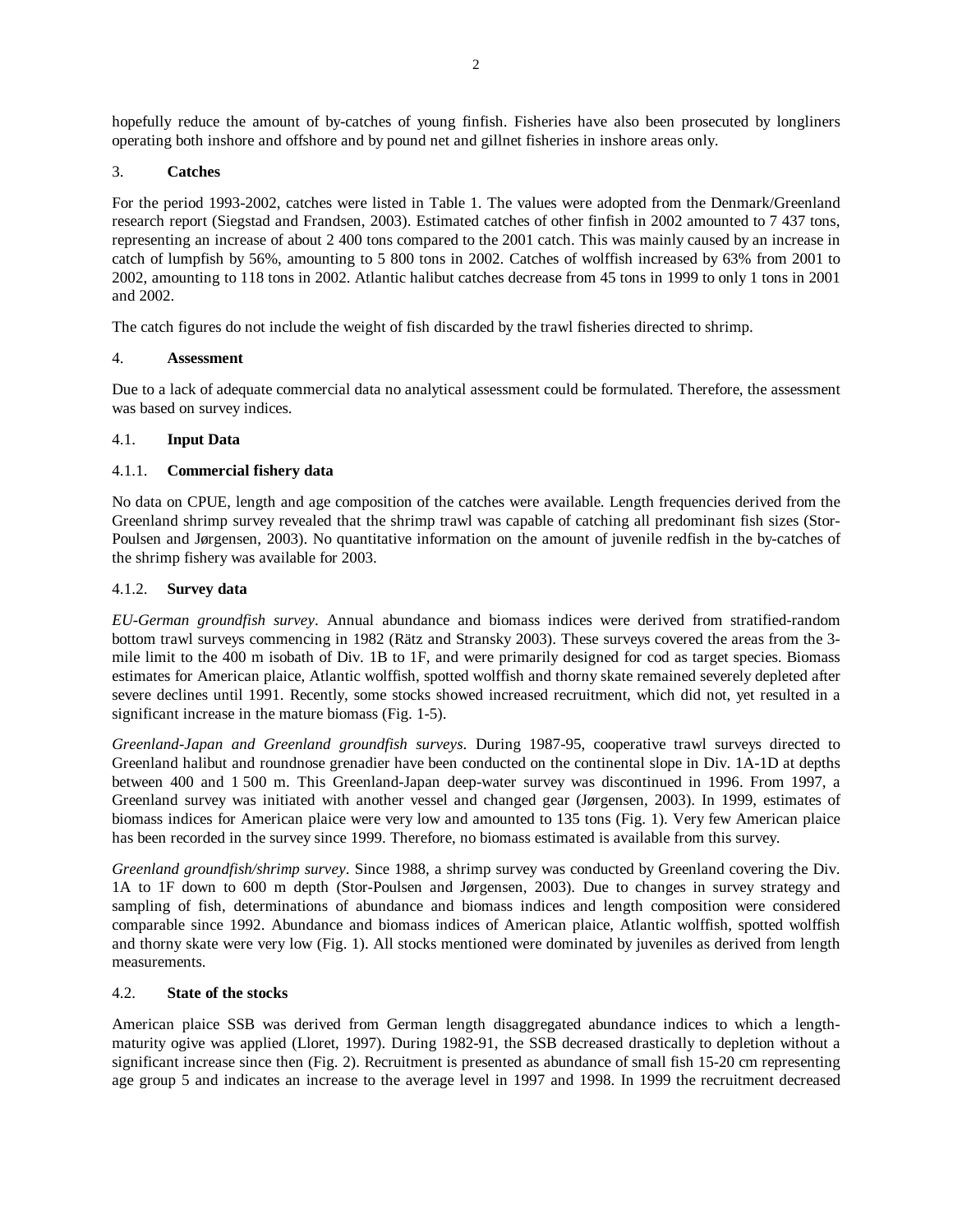again and have since been at a very low level. Indications for reduced probability of recruitment at low SSB can be derived from the recruitment-SSB plot (Fig. 3).

The estimation of Atlantic wolfish SSB and recruitment was performed in the same manner as for American plaice, i.e. using a length-maturity ogive and fish of 15-20 cm representing 3 year old recruits (Möller and Rätz, 1998). Since 1982, the SSB decreased drastically and remains severely depleted since the early 1990's (Fig. 4). In contrast, until 1994 recruitment increased almost continuously. Recruitment was at a very low level in 1995, increased again in the late 1990'ies, although it varied considerably. Recruitment in 2001 and 2002 decrease again to the 1995-1996 levels. However, the abundant recruits did not contribute significantly to the SSB (Fig. 5).

Biomass indices for spotted wolffish derived from the German groundfish survey and the Greenland shrimp/groundfish survey, show a weak increase since 2000. The German groundfish survey biomass indices for thorny skate show a decrease since 2000, but data derived from the Greenland shrimp/groundfish survey fluctuated without trend since 1995.

#### 4.3. **Assessment results**

Despite gradually increasing recruitment since the 1980s, no increase in Atlantic wolffish SSB has been observed. The recent increase in recruitment of American plaice has not yet resulted in any increase in SSB. Both spotted wolffish and thorny skates have exhibited declines since the 1980s and the biomass indices remained at very low levels in 2002. Based on the above STACFIS has concluded that the status of these stocks remains severely depleted. Taking the poor stock status of American plaice, Atlantic wolffish, spotted wolffish and thorny skate into account, even low amounts of fish taken and discarded by the shrimp fishery might be sufficient to retard the recovery potential of these stocks. The continued failure of the recruits to rebuild the spawning stocks indicates high mortality rates in excess of the sustainable level. The probability of stock recovery would be enhanced by minimising the by-catch of finfish in SA1 to the lowest possible level. The application of obligatory sorting grids since 1 Oct 2000 will hopefully help to reduce these by-catches.

#### 4.4. **Reference points**

Due to a lack of appropriate data, STACFIS was unable to propose any limit or buffer reference points for fishing mortality or spawning stock biomass for American plaice, Atlantic wolffish, spotted wolffish, and thorny skate in Subarea 1. Nevertheless, the recently depleted spawning stocks as derived from survey results are considered far below appropriate levels of  $B_{\text{lim}}$ .

#### **References**

- Jørgensen, O. A. 2003. Survey for Greenland Halibut in NAFO Divisions 1C-1D, 2002. NAFO SCR Doc. 03/20, Ser. No. N4829:1-23.
- Rätz, H.-J. and C. Stransky. 2003. Stock abundance and length compositions of demersal redfish and other finfish in NAFO Subarea 1 based on the German bottom trawl survey. NAFO SCS Doc. 03/15, Ser. No. N4821:1- 26.
- Rätz, H.-J., M. Stein and C. Stransky. 2003. German Research Report for 2002. NAFO SCS Doc. 03/8, Ser. No. N4822:1-6.
- Siegstad, H. and R. Frandsen. 2003. Denmark/Greenland Research Report for 2002. NAFO SCS Doc. 03/16, Ser. No. N4849 1-7.
- Storr-Paulsen and O.Jørgensen. 2003. Biomass and abundance of demersal fish stocks off West Greenland estimated from the Greenland Shrimp Survey, 1988-2002. NAFO SCR Doc. 03/29, Ser. No. N4843.
- Loret, J. 1997. Population dynamics of American plaice (*Hippoglossoides platessoides*, Fabricius 1780) off West Greenland (NAFO Divisions 1B-1F), 1982-94. NAFO Sci. Coun. Studies, 30:89-107.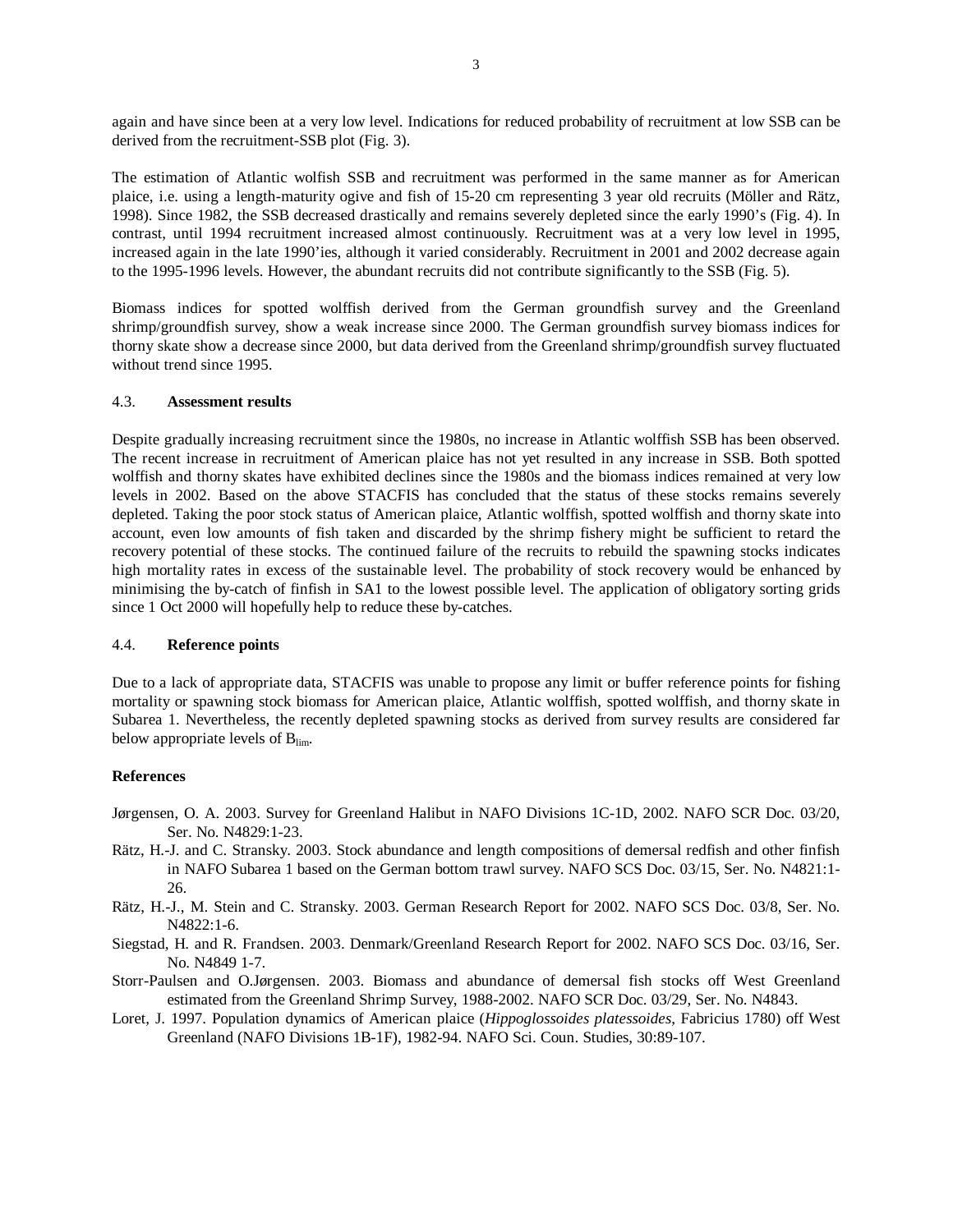Table 1. Official annual nominal catches of other finfish in Subarea 1 (Siegstad, 2003).

| <b>Species</b>        | 1993    | 1994    | 1995    | 1996    | 1997    | 1998    | 1999 | 2000 | 2001 | $2002^1$ |
|-----------------------|---------|---------|---------|---------|---------|---------|------|------|------|----------|
| Greenland cod         | 896     | 854     | 2 5 2 6 | 2 1 1 7 | 729     | 717     | 1899 | 931  | 152  | 939      |
| Wolffishes            | 157     | 100     | 51      | 47      | 68      | 30      | 33   | 59   | 75   | 118      |
| Atlantic halibut      | 43      | 38      | 23      | 34      | 22      | 22      | 45   | Q    |      |          |
| Lumpsucker            | 246     | 607     | 447     | 425     | 158     | 2 1 4 3 | 3058 | 1211 | 3216 | 5795     |
| <b>Sharks</b>         | 10      | 34      | 46      | 135     | nd      | nd      | nd   | nd   | nd   | nd       |
| Non-specified finfish | 411     | 643     | 618     | 609     | 1 2 6 9 | 588     | nd   | 769  | 589  | 584      |
| Sum                   | 2 7 6 3 | 3 2 7 6 | 3 7 1 1 | 3 3 6 7 | 4 2 4 6 | 4 500   | 5035 | 2979 | 5033 | 7437     |
| . .                   |         |         |         |         |         |         |      |      |      |          |

Nominal reported catches (tons) are as follows:

1 Estimated



Fig. 1. Finfish in Subarea 1: Estimates of biomass indices from German groundfish surveys and the Greenland shrimp/groundfish survey for American plaice, spotted and Atlantic wolffish and thorny skate.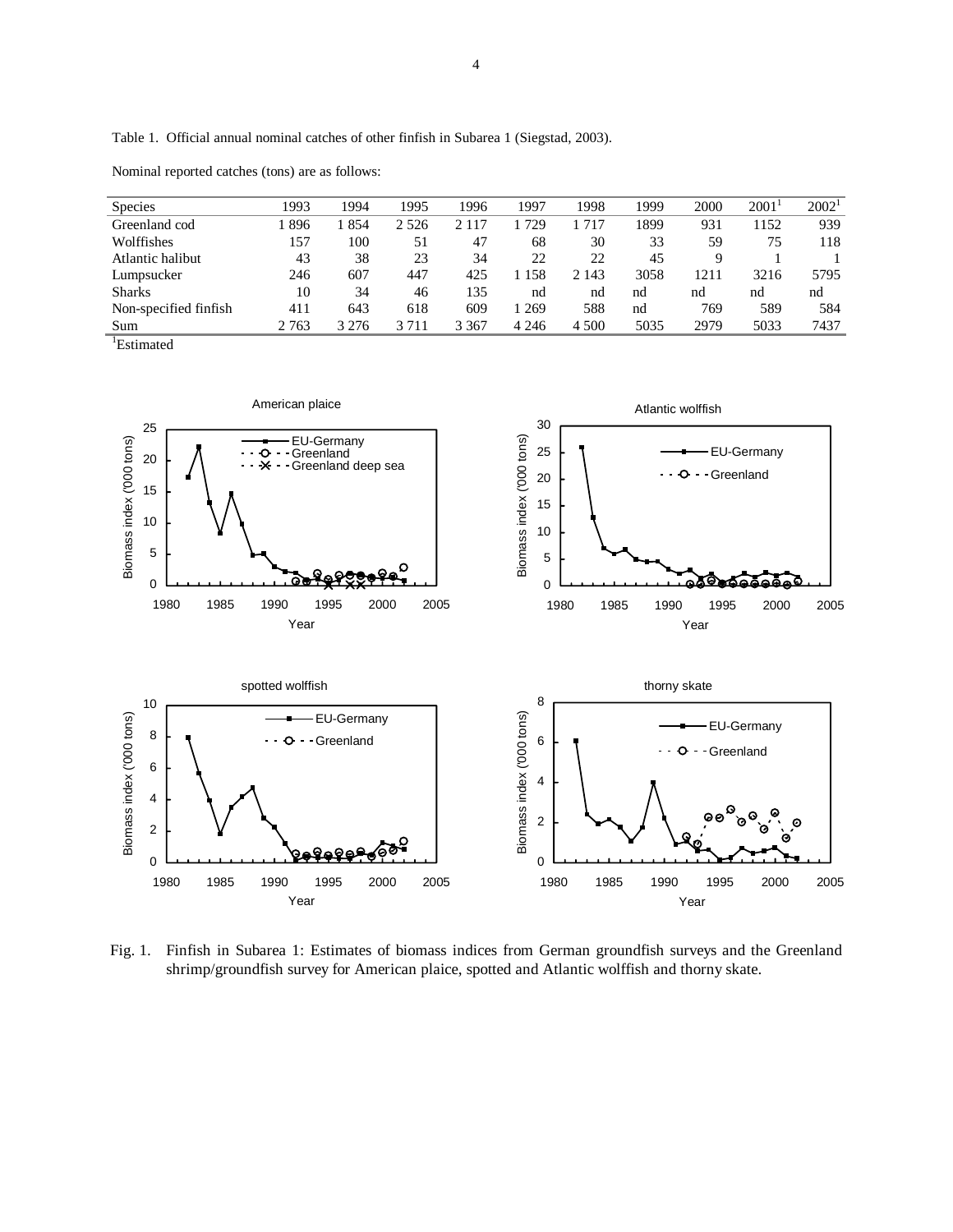

Fig. 2. American plaice Subarea 1. SSB and recruitment indices as derived from the German groundfish survey.



Fig. 3. American plaice Subarea 1. SSB-recruitment plot.